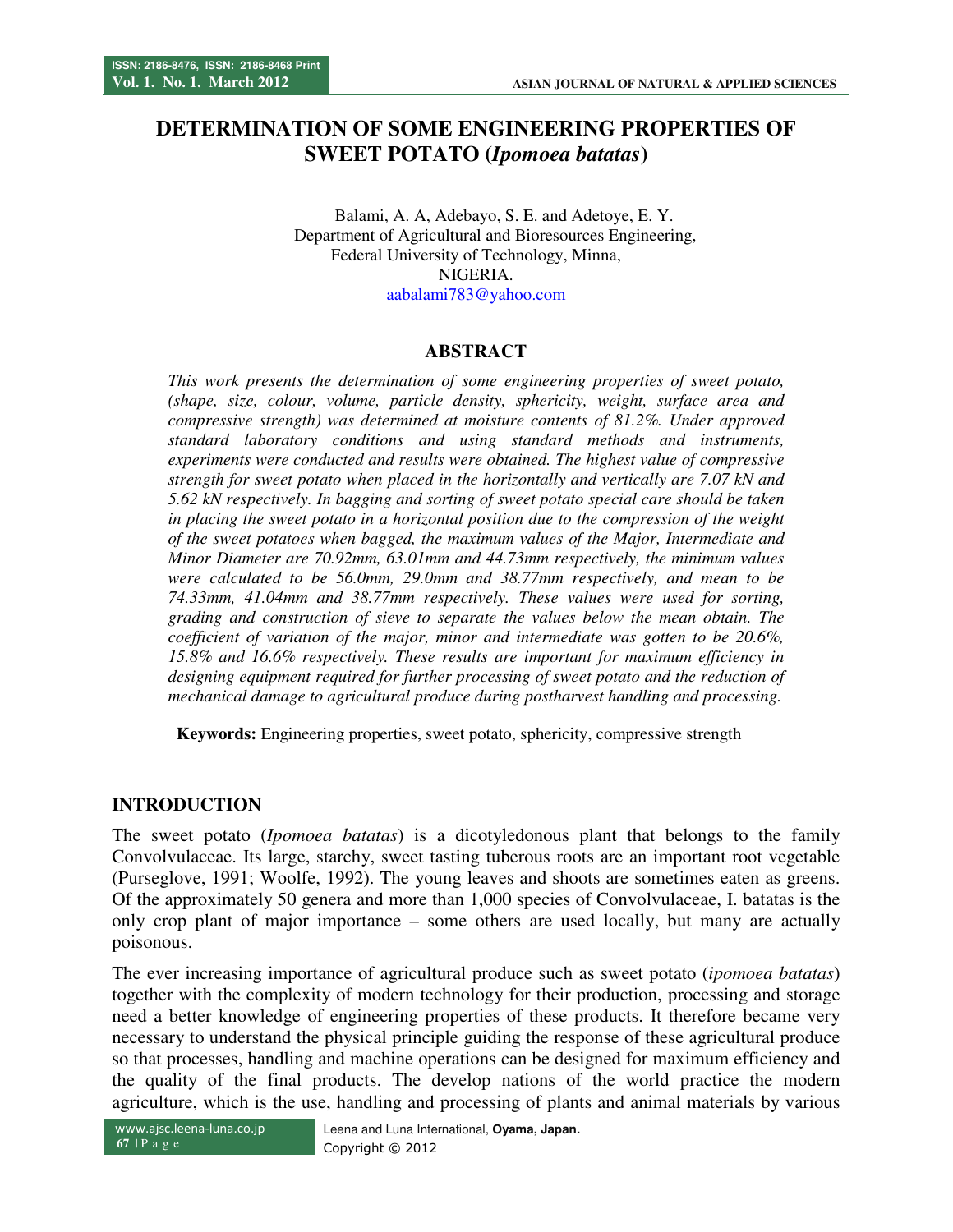methods like the mechanical, thermal, electrical optical etc. With this increasing application, little information is available on the basic engineering properties of these materials, particularly in developing country like Nigeria (Mohsenin, 1970).

Most agricultural products have over the years been underexploited in the regions of which they are produced especially in the developing countries like Nigeria. This numerous use of sweet potato makes it a necessity to determine the engineering properties of this valuable agricultural produce so that more extensive study can be conducted in order to determine and locate more areas of sweet potato importance and it's relevant.

 The importance of food materials tends to increase greatly with the complexity of new technology for the handling, production, processing, storage and preservation. Evaluation of quality, distribution and marketing and uses of these products depends on the knowledge of engineering properties of these materials. The handling operations can be designed to produce optimum efficiency and the maximum quality of food or end products. For instance, the application of physical properties such as shape is an importance parameter for stress distribution in materials under load is important in developing of sizing and grading machines and for analytical predictions of its drying behavior. Density, size, and drag coefficients are important in calculation of terminal velocity of an object in fluid (Esref and Halil, 2007).

Kachru *et al*. (1994) reported that it is essential to determine the physical properties of biomaterials (such as sweet potato) for proper design of equipment for handling, conveying, separation, drying, aeration and mechanical expression of sweet potato. It has been established that moisture content affects the physical properties of biomaterials appreciably (Desphande *et al.*, 1993; Singh and Goswami, 1996). Knowledge of mechanical properties (these are properties that deals with the behaviour of agricultural products under applied forces) such as stress, strain, hardness and compressive strength is vital to engineers handling agricultural products. The determination of engineering properties of biomaterials under static or dynamic loading is aimed at textural measurement of unprocessed and processed food materials; the reduction of mechanical damage to agricultural produce during postharvest handling, processing and storage; and the determination of design parameter for harvesting and postharvest systems, (Anazodo, 1983). Therefore, the knowledge of engineering properties of biomaterials is important in the design of agricultural machinery, equipment and facilities. The top 5 producers of sweet potatoes in West Africa are Nigeria – 27,000 tonnes, Cameroon – 20,000 tonnes, Ghana – 19,000 tonnes, Cote d'ivore – 15,500 tonnes and Liberia – 14,900 tonnes.

Sweet potatoes are an economical and healthful food crop containing high beta-carotene and substantial amounts of ascorbic acid and minerals. Yet, limited sweet potato production is utilized for processing of canned roots, frozen patties, and baby food. Moreover, the quality fresh market sweet potatoes can vary due to cultivar differences, growing conditions, and post-harvest handling practices.

However, this abundant resource is still poorly utilized, in spite of the fact that it is cheaper than other crops. The industrialization of sweet potatoes is mainly based on the starch which can be isolated from this crop and which can be used as ingredients for food products. Noodles are important foods consumed in Asia countries. It is estimated that about 30% - 40% of total wheat flour consumption is as noodle products in most Asian countries, (Zhang *et al*., 1998). Starch noodle and Japanese white salted noodle are two most popular types, which qualities are mainly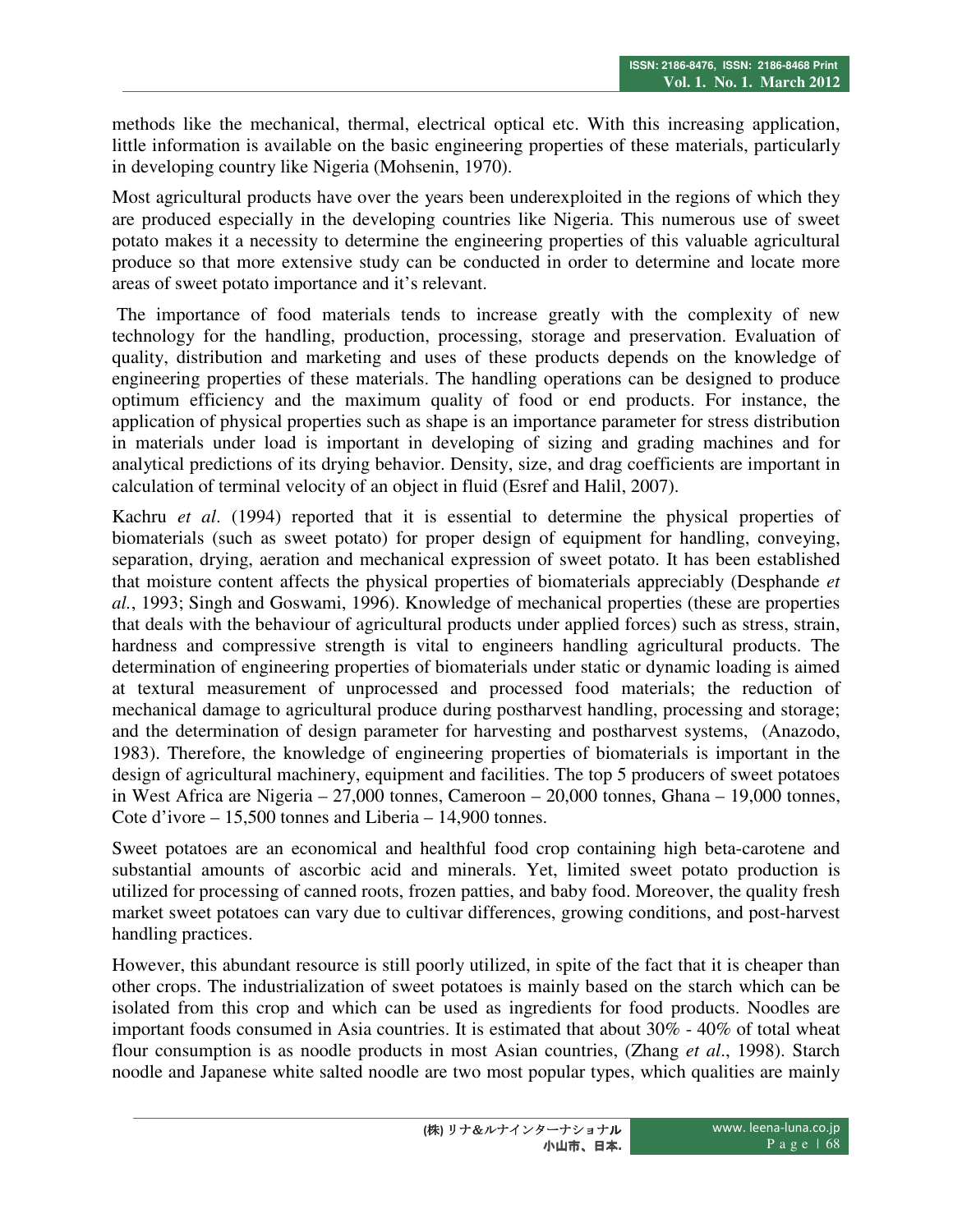affected by starch properties. Starch noodles are made from starch only and the ideal raw material is mung bean starch.

#### **Statement of problem**

The shortage of processing and preservative equipments for sweet potato, which may be due to the fact that data on the engineering properties of sweet potato required for the design of these machine are insufficient or not available in some cases. Also, most agricultural produce are visco-elastic, therefore, the determination of the engineering properties of biomaterials are difficult and complicated, since they are apparently affected by temperature, moisture content and the rate of loading (Zoerb and Hall, 1993; Saxena, 1992).

### **Objectives of the study**

The objective of this study is to determine the selected engineering properties of Sweet potato; (shape, size, colour, volume, particle density, Sphericity, weight, surface area, moisture content and compressive strength).

### **MATERIALS AND METHODS**

#### **Selection of material**

The agricultural crop used in determining these engineering properties is Sweet Potato (*Ipomoea batatas*) and 30 pieces of the specimen was used during the experiment. The Sweet potato was obtained from Kure Market, Minna, Niger state, within the month of October, 2010. The 30 samples were cleaned to remove foreign matter, dust and dirt. For the experiment the samples were randomly selected and extra care was ensured to select good Sweet potato without any sign of blemish, so as to eliminate getting incorrect results.

### **Determination of the Engineering Properties**

The engineering properties of sweet potato at average moisture content of 81.2% (shape, size, geometric mean diameter, sphericity, colour, seed mass, volume, true density, bulk density, porosity, surface area, angle of repose and compressive strength) were determined according to established standards and procedure (ASAE, 2003; Henderson *et al.*, 1997).

### **RESULTS AND DISCUSSION**

#### **Presentation of result on physical properties**

**Coefficient of friction**: The results of coefficient of sweet potato are presented in Table 3.1.

| No of Experiment          |            | Types of Surface                        |             |
|---------------------------|------------|-----------------------------------------|-------------|
|                           | Wood $(°)$ | Glass $(°)$                             | Steel $(°)$ |
|                           |            |                                         |             |
|                           | 15         | 12                                      | 12          |
| $\overline{2}$            | 14         | 14                                      | 11          |
| 3                         | 14         | 13                                      | 12          |
|                           |            |                                         |             |
| Average                   | 14         | 13                                      | 11          |
| www.aisc.leena-luna.co.in |            | eena and Luna International Ovama Janan |             |

### Table 3.1 Results of Coefficient of Friction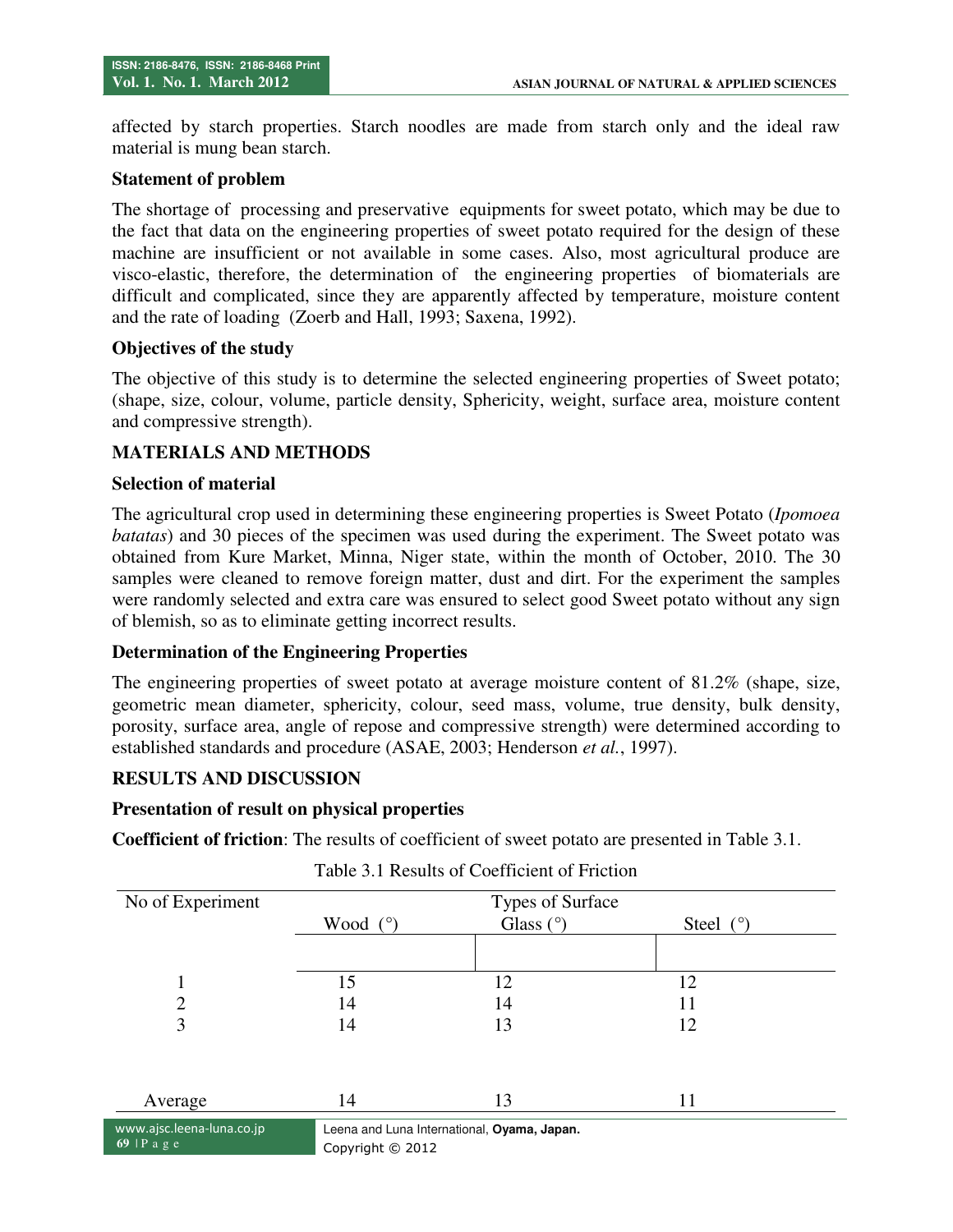### **Moisture content**

The result of the experiment are presented in table 4.1 and at predetermined moisture contents for the samples used. The moisture content for the Sweet potato sample is shown in Table 3.2.

| S/No                     | Weight of Sample | Weight of Sample | Weight Of Water    | Moisture Content %                 |
|--------------------------|------------------|------------------|--------------------|------------------------------------|
|                          | (Before Drying)  | (After Drying)   | removed            | $\frac{W_i - W_f}{W_f} \times 100$ |
|                          | $W_i$ (g)        | $W_f$ (g)        | $W(g) = W_i - W_f$ | $W_i$                              |
| $\mathbf{1}$             | 281.40           | 49.23            | 232.17             | 83                                 |
| $\overline{c}$           | 281.38           | 48.89            | 232.49             | 83                                 |
| $\overline{\mathbf{3}}$  | 281.36           | 49.35            | 232.01             | 82                                 |
| $\overline{\mathcal{L}}$ | 281.35           | 48.48            | 232.87             | 83                                 |
| 5                        | 272.06           | 44.85            | 227.21             | 84                                 |
| 6                        | 281.20           | 47.86            | 233.34             | 83                                 |
| 7                        | 210.40           | 46.65            | 163.75             | 78                                 |
| $\,8$                    | 281.37           | 49.55            | 231.82             | 82                                 |
| 9                        | 226.03           | 55.72            | 170.31             | 75                                 |
| 10                       | 233.43           | 54.85            | 178.58             | 77                                 |
| 11                       | 225.87           | 55.86            | 170.01             | 75                                 |
| 12                       | 281.16           | 49.50            | 231.66             | 82                                 |
| 13                       | 281.23           | 48.75            | 232.48             | 83                                 |
| 14                       | 281.19           | 49.15            | 232.04             | 83                                 |
| 15                       | 281.46           | 48.08            | 233.38             | 83                                 |
| 16                       | 281.26           | 49.02            | 232.24             | 83                                 |
| 17                       | 158.76           | 29.65            | 129.11             | 81                                 |
| 18                       | 169.48           | 32.08            | 136.44             | 81                                 |
| 19                       | 281.22           | 49.25            | 231.97             | 83                                 |
| 20                       | 177.44           | 35.25            | 141.99             | 80                                 |
| 21                       | 281.42           | 49.02            | 232.40             | 83                                 |
| 22                       | 186.22           | 38.04            | 148.18             | 80                                 |
| 23                       | 224.41           | 42.48            | 181.93             | 81                                 |
| 24                       | 281.29           | 47.82            | 233.47             | 83                                 |
| 25                       | 232.42           | 44.35            | 188.07             | 81                                 |
| 26                       | 281.04           | 49.35            | 231.69             | 82                                 |
| 27                       | 209.28           | 40.86            | 168.42             | 81                                 |
| 28                       | 219.28           | 39.45            | 179.83             | 82                                 |
| 29                       | 281.17           | 48.86            | 232.31             | 83                                 |
| 30                       | 179.04           | 43.85            | 135.19             | 76                                 |

Table 3.2 Moisture Contents for 30 Sweet potato Samples

The average of the Sweet potato samples gives us the moisture content which is 81.2%. This information is of importance to processing engineers and food scientist to assist them in processing stages such as drying, bagging, and storage.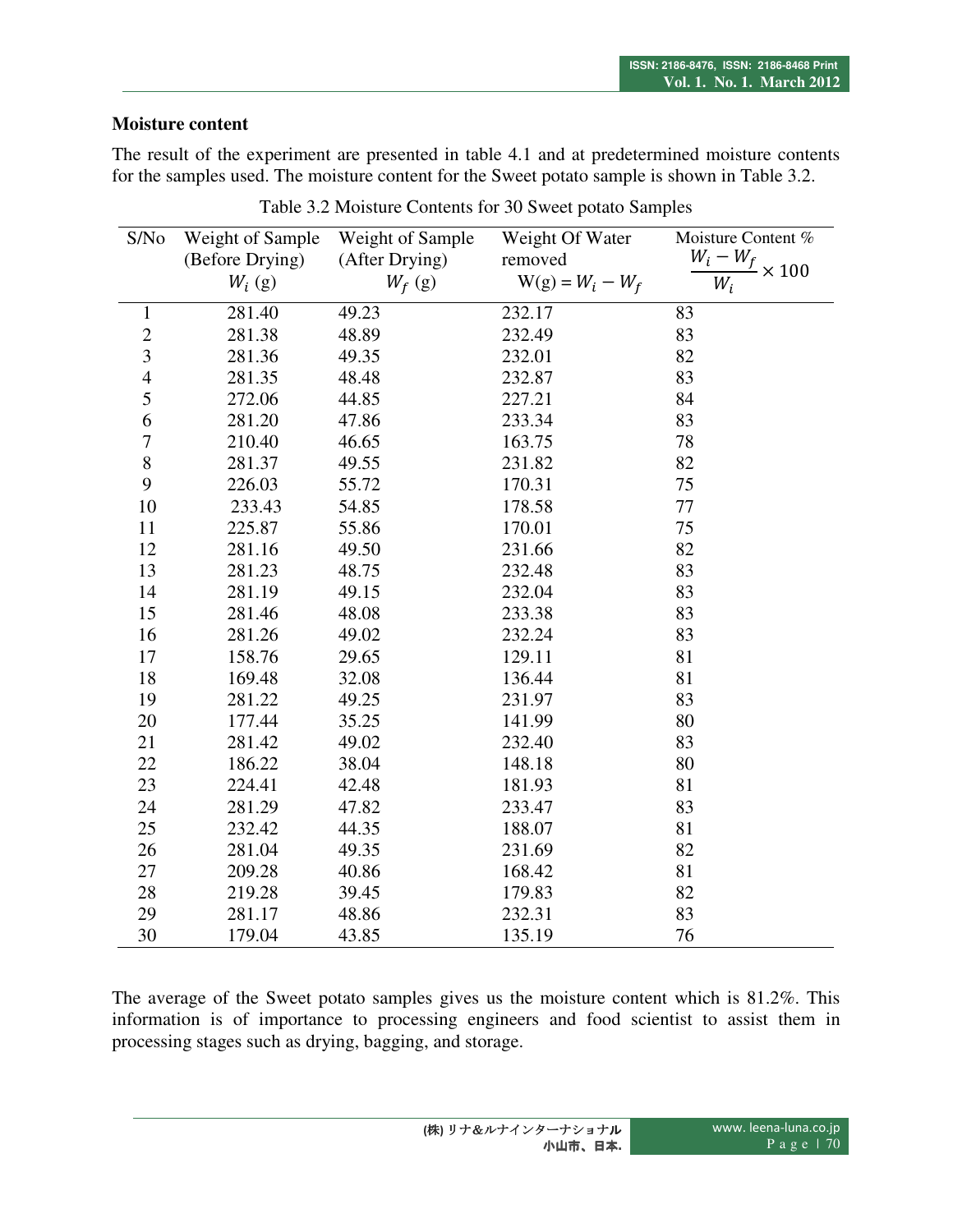### **Shape and Colour**

The traced boundary outlines of the samples were compared with charted standard. The shape of some of the sweet potato samples was found to be irregular. The colour of the sweet potato sample used is yellowish at the surface and whitish inside.

The means, standard deviations and coefficient of variation of the measured values of major diameter  $D_1$ , Intermediate diameter  $D_2$ , minor diameter  $D_3$ , of 30 sweet potato samples are presented in the Tables 3.3 to 3.5.

|  |  |                                      |  | Table 3.3. Mass, Major Diameter, Minor Diameter, Intermediate Diameter of measured |  |  |
|--|--|--------------------------------------|--|------------------------------------------------------------------------------------|--|--|
|  |  | parameters of 30 Sweet potato sample |  |                                                                                    |  |  |

| Specimen | <b>Mass</b> | Major Diameter | <b>Minor Diameter</b> | Intermediate |
|----------|-------------|----------------|-----------------------|--------------|
|          | (g)         | (mm)           | (mm)                  | Diameter     |
|          |             |                |                       | (mm)         |
| 1.       | 281.40      | 67.10          | 50.16                 | 65.05        |
| 2.       | 281.38      | 73.30          | 60.06                 | 66.04        |
| 3.       | 281.36      | 68.82          | 51.09                 | 60.80        |
| 4.       | 281.35      | 68.10          | 50.16                 | 63.10        |
| 5.       | 272.06      | 74.39          | 29.28                 | 62.12        |
| 6.       | 281.20      | 83.50          | 41.12                 | 62.32        |
| 7.       | 210.40      | 56.24          | 43.28                 | 53.60        |
| 8.       | 281.37      | 83.48          | 44.38                 | 73.40        |
| 9.       | 226.03      | 58.20          | 30.36                 | 55.30        |
| 10.      | 233.43      | 62.50          | 50.36                 | 60.50        |
| 11.      | 225.87      | 57.10          | 36.24                 | 55.36        |
| 12.      | 281.16      | 80.16          | 47.42                 | 76.24        |
| 13.      | 281.23      | 77.50          | 42.52                 | 59.18        |
| 14.      | 281.19      | 89.38          | 54.70                 | 82.52        |
| 15.      | 281.46      | 77.32          | 53.40                 | 69.38        |
| 16.      | 281.26      | 78.40          | 59.38                 | 72.32        |
| 17.      | 158.76      | 54.08          | 28.20                 | 42.32        |
| 18.      | 169.48      | 59.18          | 41.60                 | 55.86        |
| 19.      | 281.22      | 80.38          | 49.18                 | 69.28        |
| 20.      | 177.24      | 70.56          | 45.46                 | 61.52        |
| 21.      | 281.42      | 72.05          | 52.16                 | 65.25        |
| 22.      | 186.22      | 69.85          | 51.65                 | 62.82        |
| 23.      | 224.41      | 55.16          | 25.10                 | 42.30        |
| 24.      | 281.29      | 64.48          | 36.28                 | 58.24        |
| 25.      | 232.42      | 82.18          | 48.10                 | 77.26        |
| 26.      | 281.04      | 68.32          | 36.82                 | 54.23        |
| 27.      | 209.28      | 59.74          | 32.44                 | 54.32        |
| 28.      | 219.28      | 78.38          | 52.42                 | 68.28        |
| 29.      | 281.17      | 88.28          | 55.42                 | 82.64        |
| 30.      | 179.04      | 69.32          | 42.38                 | 58.44        |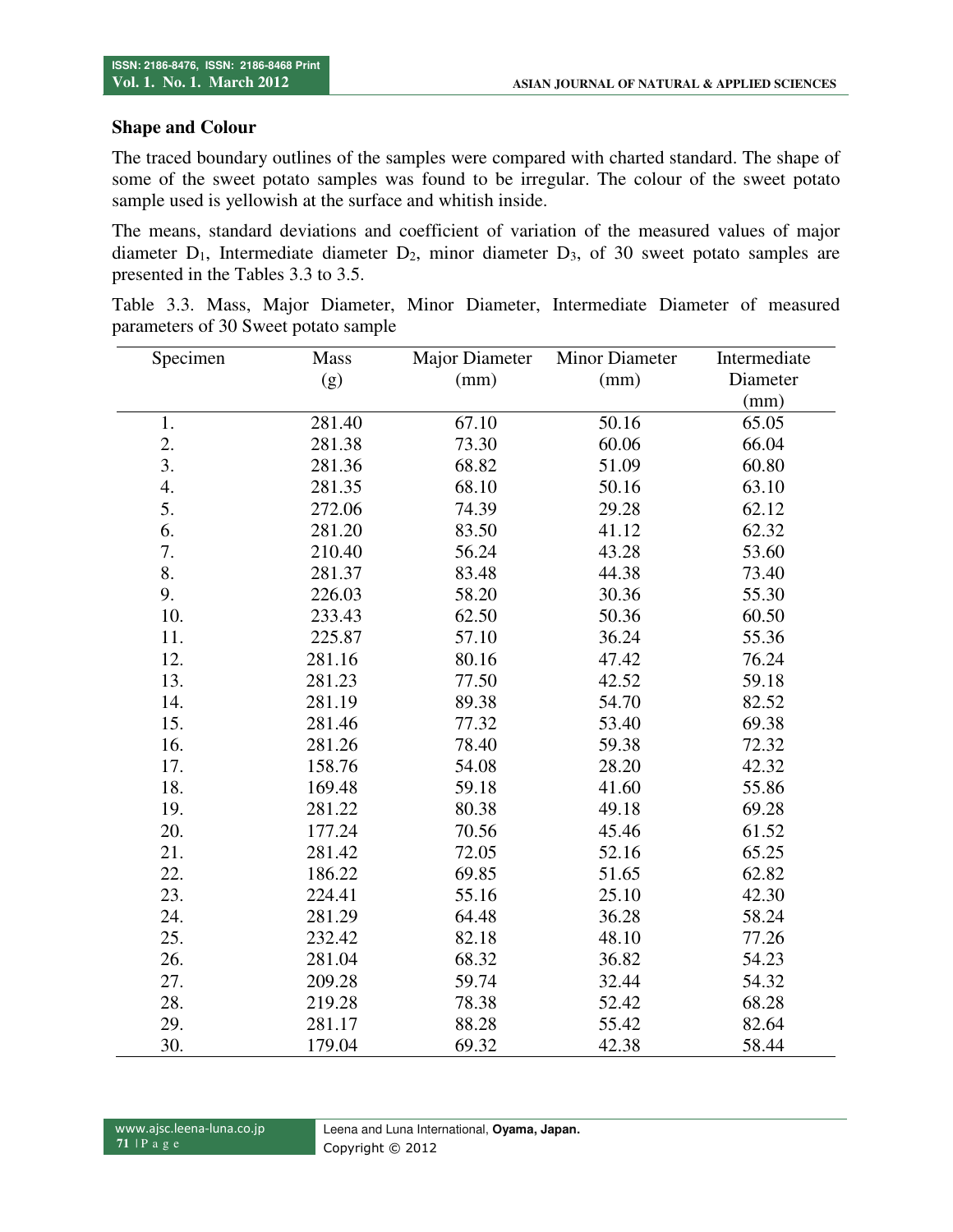| Specimen | Mass   | Length | Initial | Final Volume | Volume |
|----------|--------|--------|---------|--------------|--------|
|          | (g)    | (mm)   | Volume  | (ml)         | (ml)   |
|          |        |        | (ml)    |              |        |
| 1.       | 281.40 | 119.10 | 155     | 255          | 100    |
| 2.       | 281.38 | 150.10 | 139     | 240          | 101    |
| 3.       | 281.36 | 147.62 | 142     | 246          | 104    |
| 4.       | 281.35 | 145.26 | 145     | 245          | 100    |
| 5.       | 272.06 | 109.30 | 140     | 240          | 100    |
| 6.       | 281.20 | 123.20 | 130     | 235          | 105    |
| 7.       | 210.40 | 110.40 | 128     | 230          | 102    |
| 8.       | 281.37 | 108.46 | 125     | 215          | 90     |
| 9.       | 226.03 | 130.66 | 115     | 206          | 91     |
| 10.      | 233.43 | 106.44 | 100     | 182          | 60     |
| 11.      | 225.87 | 150.16 | 110     | 160          | 50     |
| 12.      | 281.16 | 147.10 | 115     | 197          | 82     |
| 13.      | 281.23 | 154.26 | 100     | 186          | 86     |
| 14.      | 281.19 | 105.06 | 122     | 185          | 63     |
| 15.      | 281.46 | 129.42 | 125     | 193          | 68     |
| 16.      | 281.26 | 112.12 | 130     | 190          | 60     |
| 17.      | 158.76 | 100.56 | 135     | 195          | 60     |
| 18.      | 169.48 | 91.74  | 120     | 192          | 72     |
| 19.      | 281.22 | 129.38 | 140     | 198          | 58     |
| 20.      | 177.24 | 92.52  | 150     | 205          | 55     |
| 21.      | 281.42 | 128.35 | 140     | 196          | 56     |
| 22.      | 186.22 | 132.24 | 140     | 190          | 50     |
| 23.      | 224.41 | 89.76  | 130     | 190          | 60     |
| 24.      | 281.29 | 107.42 | 135     | 170          | 35     |
| 25.      | 232.42 | 146.12 | 135     | 175          | 40     |
| 26.      | 281.04 | 117.24 | 135     | 178          | 43     |
| 27.      | 209.28 | 152.26 | 130     | 160          | 30     |
| 28.      | 219.28 | 129.44 | 130     | 164          | 34     |
| 29.      | 28117  | 103.28 | 130     | 165          | 35     |
| 30.      | 179.04 | 102.36 | 130     | 158          | 28     |

Table 3.4 Lengths, volumes, and Mass of measured parameters of 30 Sweet potato sample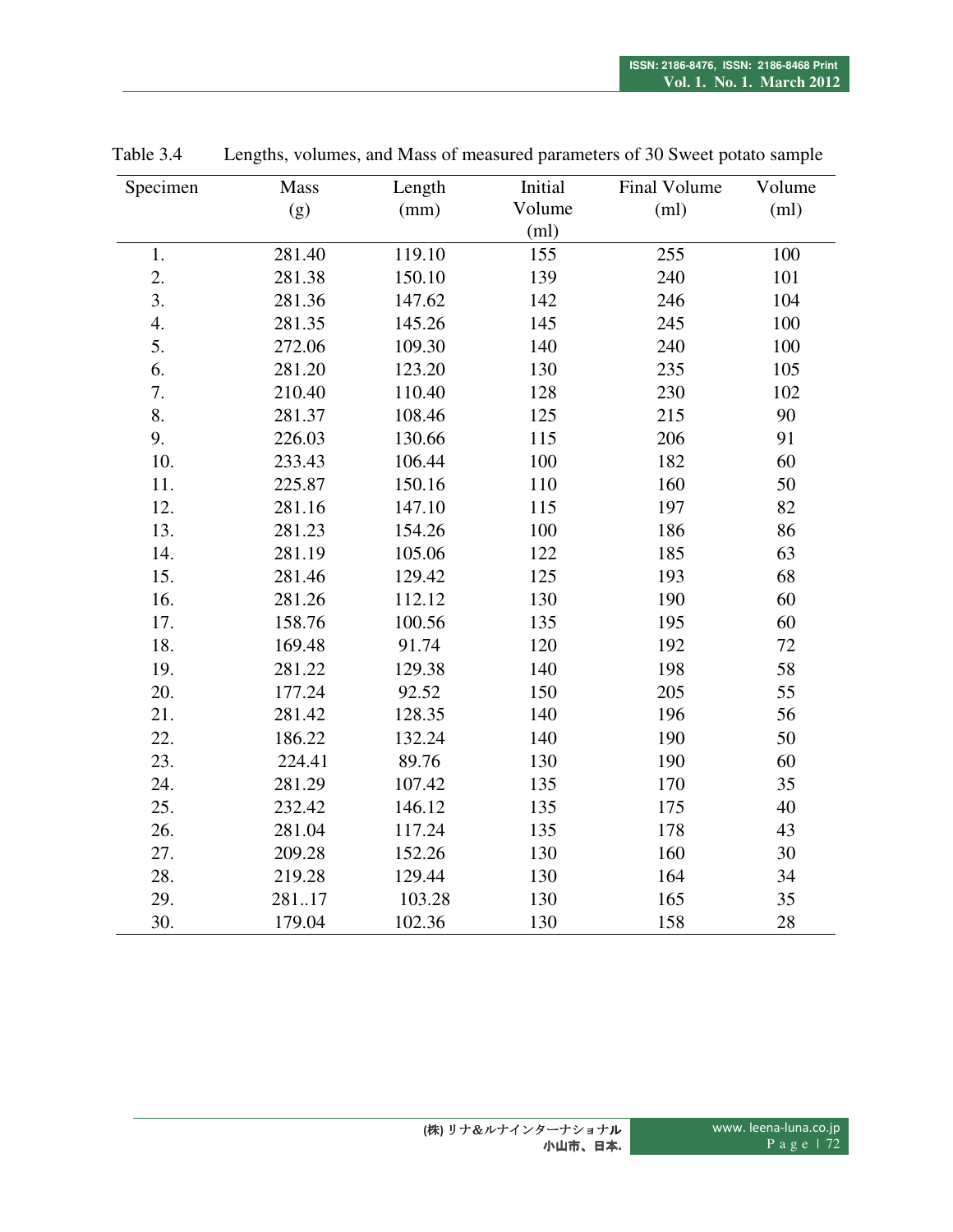| S/N <sub>0</sub> | Measured       | Unit | Maximum | Minimum | Mean  | Standard  | Coefficient  |
|------------------|----------------|------|---------|---------|-------|-----------|--------------|
|                  | Parameters     |      | Value   | Value   |       | Deviation | of Variation |
|                  |                |      |         |         |       |           | $(\%)$       |
| 1.               | Major          | Mm   | 132.6   | 65.0    | 74.33 | 14.10     | 20.6         |
|                  | Diameter       |      |         |         |       |           |              |
| 2.               | Intermediate   | Mm   | 48.2    | 29.0    | 41.04 | 6.09      | 16.6         |
|                  | Diameter       |      |         |         |       |           |              |
|                  |                |      |         |         |       |           |              |
| 3.               | Minor Diameter | Mm   | 46.0    | 26.0    | 38.77 | 5.99      | 15.8         |
|                  |                |      |         |         |       |           |              |
| 4.               | <b>Mass</b>    | G    | 108.03  | 34.60   | 84.24 | 34.69     | 38.4         |
| 5.               | Volume         | Ml   | 100     | 26      | 75.15 | 28.36     | 42.22        |

Table 3.5. Means, standard deviation and coefficients of variation of measured parameters of Sweet potato samples

Table 3.6 Means, standard deviation and coefficients of variation of some physical properties (calculated) of Sweet potato

| S/No | Calculated          | Unit              | Maximum  | Minimum | Mean    | Standard  | Coefficient  |
|------|---------------------|-------------------|----------|---------|---------|-----------|--------------|
|      | Parameters          |                   | Value    | Value   |         | Deviation | Of Variation |
|      |                     |                   |          |         |         |           | $(\%)$       |
| 1.   | Arithmetic          | mm                | 58.92    | 39.02   | 53.48   | 9.79      | 18.4         |
|      | Mean                |                   |          |         |         |           |              |
|      | Diameter            |                   |          |         |         |           |              |
| 2.   | Geometric           | mm                | 58.90    | 44.62   | 54.09   | 8.87      | 17.3         |
|      | Mean                |                   |          |         |         |           |              |
|      | Diameter            |                   |          |         |         |           |              |
| 3.   | Mean<br>Square      | mm                | 75.22    | 38.75   | 54.07   | 9.30      | 16.8         |
|      | Diameter            |                   |          |         |         |           |              |
| 4.   | Equivalent          | mm                | 60.95    | 37.86   | 54.18   | 8.90      | 17.8         |
|      | Diameter            |                   |          |         |         |           |              |
| 5.   | Sphericity          | dec               | 0.68     | 0.72    | 0.64    | 0.58      | 0.85         |
| 6.   | <b>Aspect Ratio</b> | dec               | 0.48     | 0.56    | 0.58    | 0.46      | 0.76         |
| 7.   | Particle            | g/cm <sup>3</sup> | 1.09     | 1.03    | 1.34    | 1.08      | 1.04         |
|      | Density             |                   |          |         |         |           |              |
| 8    | Weight              | N                 | 1.04     | 0.28    | 0.67    | 0.26      | 0.36         |
| 9    | Surface Area        | mm <sup>2</sup>   | 12635.38 | 3708.97 | 7670.62 | 221.32    | 846.59       |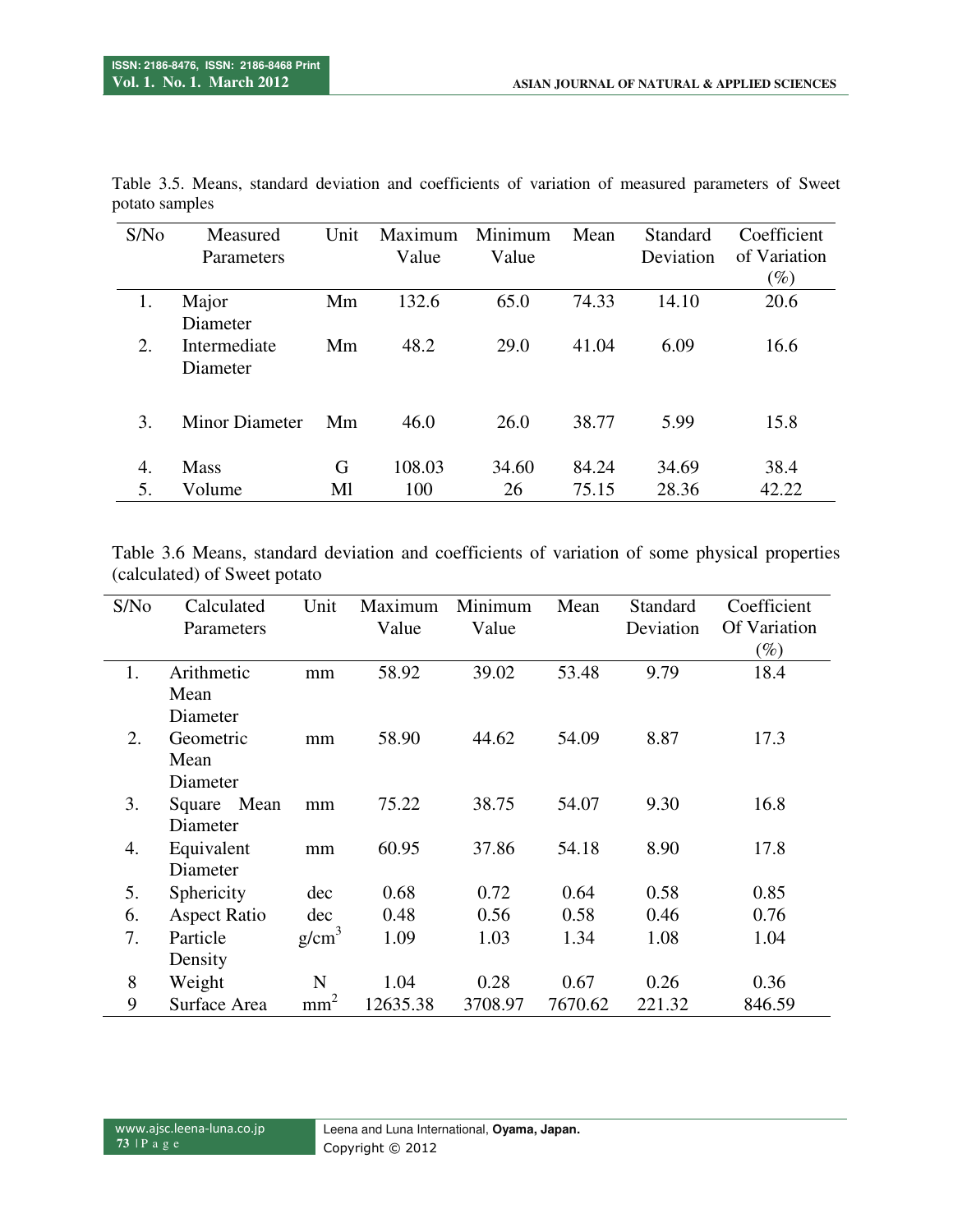### **Discussion of result on physical properties**

It was observed from table 3.3 to 3.5 that the length  $(D_1)$ , width  $(D_2)$  and thickness  $(D_3)$  for the sweet potato have mean values of 70.92, 63.01, and 44.73 respectively. With known axial dimensions, the product can be effectively graded. In the design of machine for processing, the knowledge of different dimensions is important so as to minimize wastage or breakage while grading, peeling and cleaning.

The mean values of the weight and the volume are 247.48 and 58 respectively. The weights of agricultural products are exploited in the design of cleaning equipment using aerodynamic forces, also practical application of mass is in the design of cleaning equipment for separation, conveying and elevating unit operations. The weight and mass of the sweet potato is a useful index in measuring the relative amount of dockage or foreign material in a given lot of material.

The data in Table 3.6 gives the means, standard deviation and coefficient of variation of calculated values of calculated parameters of the sweet potato. AMD has a mean of 53.48 mm, GMD has a mean of 54.09 mm, SMD has a mean 54.07 mm and ED has a mean of 54.18 mm. The arithmetic mean and geometric mean can therefore be used to determine the average diameter of sweet potato. This is useful in determining the diameter of sieve hole.

Sphericity and aspect ratio ranged from 0.68 to 0.72 and 0.48 to 0.56 and mean values of 0.68 and 0.58 respectively. Sphericity values of most agricultural produce have been reported to range between 0.32 and 1.00 and the more regular an object is, the lower the sphericity (Mohsenin, 1970). This is important information for hopper, separation and conveying equipment design.

The particle density ranged from 1.03 g/cm<sup>3</sup> to 1.09 g/cm<sup>3</sup> with a mean value of 1.34 g/cm<sup>3</sup>. The particle density of agricultural products have been reported to play significant importance in the design of silos and storage bins, maturity and quality evaluation of products which are essential to sweet potato and tubers marketing.

The values obtain when compared to the standard charted values on other tubers (Mohsenin, 1986) shows that sweet potato are relatively small in size compared to the rest, and also weigh lesser and less denser to other tubers, it also spoil easily when exposed to sunlight, humidity and other climatic condition, and breaks easily when exposed to much cold, since it is not completely spherical like other tubers more consideration is put in designing its hopper and conveying equipment. From the surface area obtain from the experiment and compared to the standard charted of tubers, it shows that the surface area of sweet potato is smaller which makes it easier to peel, which should be taken into consideration when designing the peelers for sweet potato and any other processing equipment.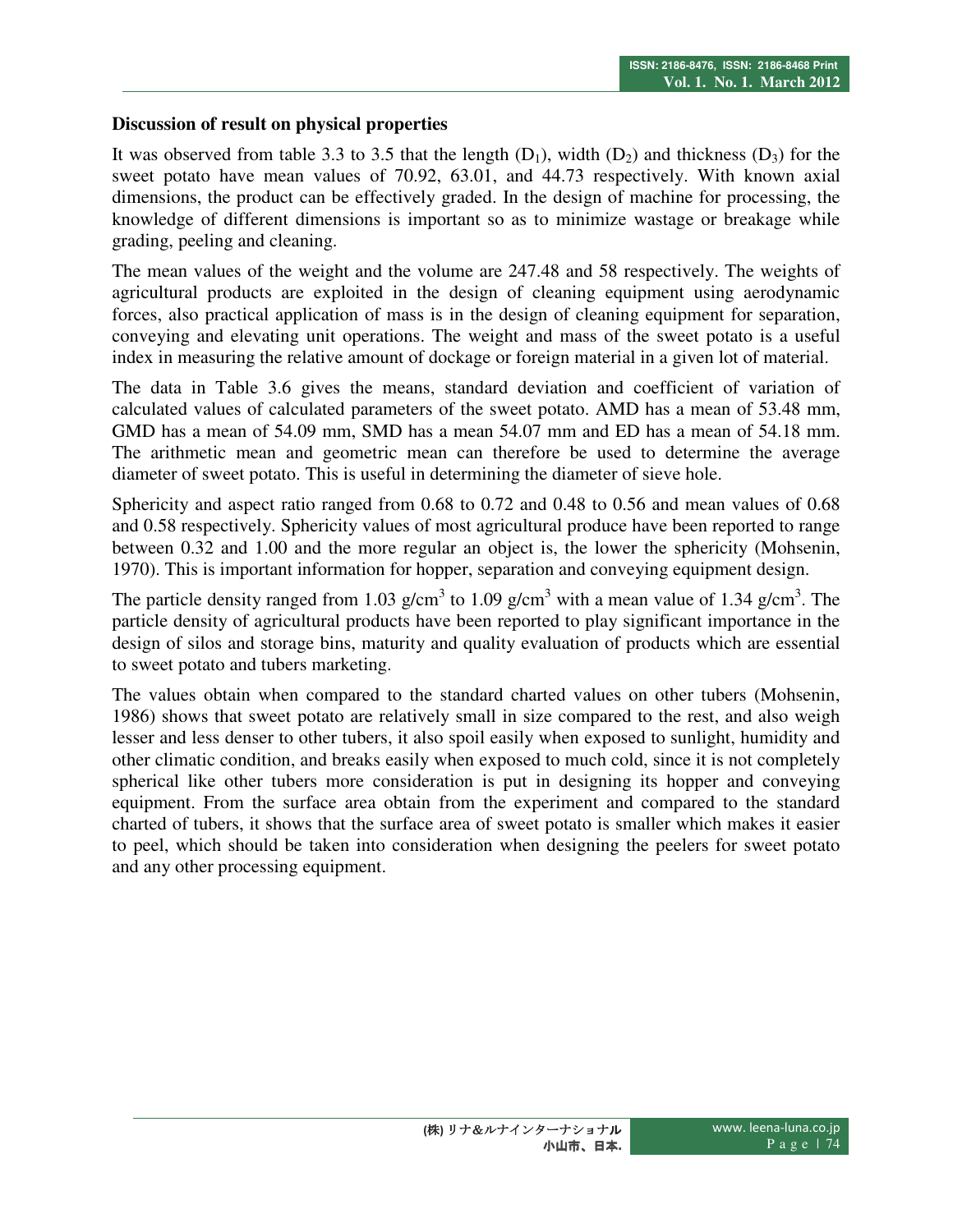

### **Presentation of results on Mechanical properties**

Fig. 3.1: Compressive Load against Compression Extension of Sweet potato (Horizontal)



Fig. 3.2: Compressive Load against Compression Extension of Sweet potato (Vertical)

# **DISCUSSION OF RESULT ON MECHANICAL PROPERTIES**

With the anvil height set on the Universal Material Testing Machine. For the 5 sweet potato samples, the compressive load at break is 7.07.KN, 4.58 KN, 3.93 KN, 4.23 KN, and 4.71 KN when the sweet potato was placed in horizontal position and for another 5 sweet potato sample the compressive load at break is 3.32 KN, 5.62 KN, 3.22 KN, 5.07 KN and 2.89 KN when the sweet potato was placed in vertical position. From the graph in Fig 4.1 and Fig 4.2, it shows that as more pressure is placed on the sweet potato samples it begins to extend towards its axis thereby causing a break or crack, which increase as more load is placed on it, thereby giving the upward slope in the graph which represent that increase in load result to the increase in extension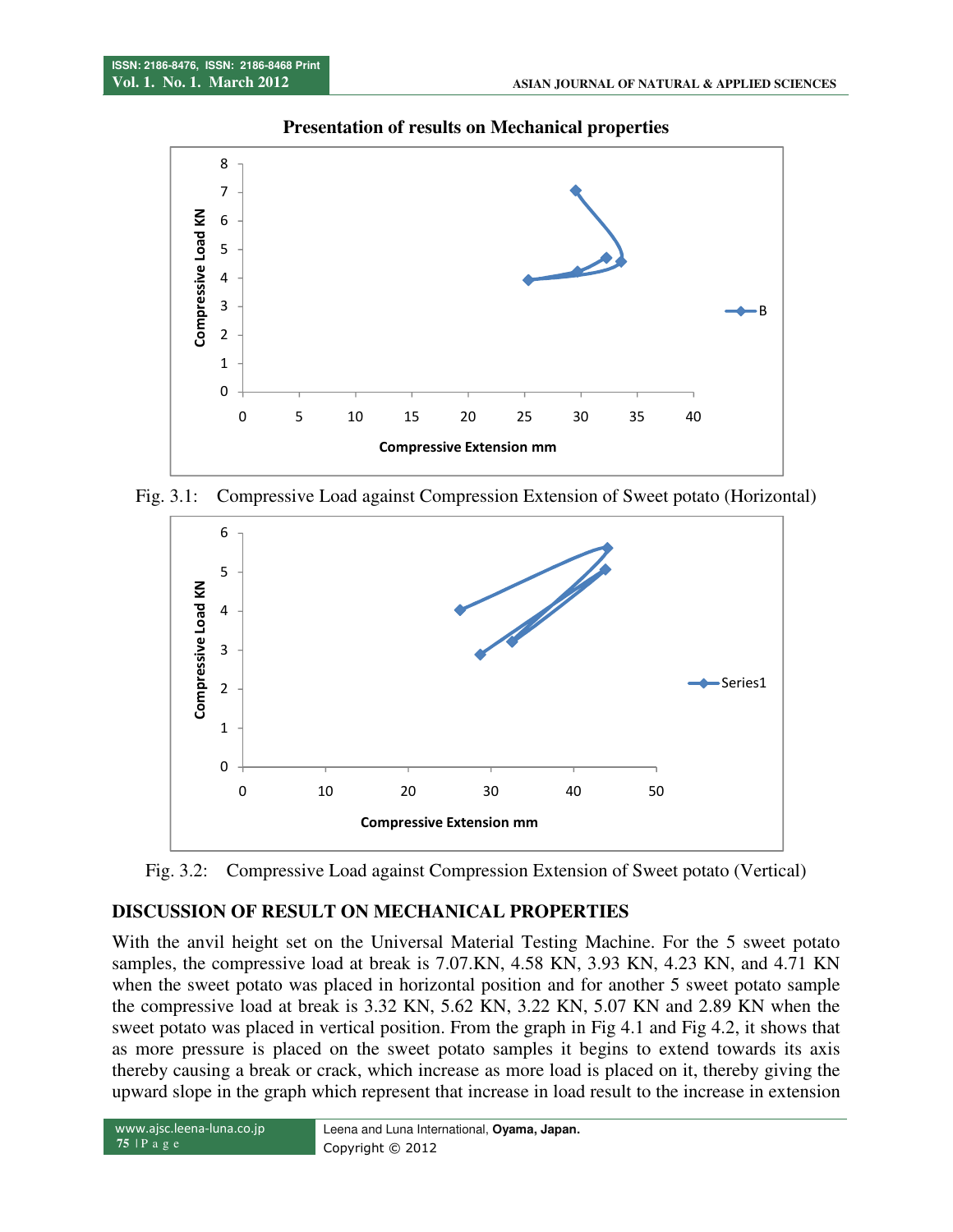of the sweet potato. From the values obtain above it shows that the pressure in cracking the sweet potato in the horizontal position is greater than sweet potato placed in the vertical position, this can be concluded that in case of storage and bagging the sweet potato should be placed at the horizontal position because it takes more force to break or crack the sweet potato in that position compared to the vertical position, with the knowledge of these it could be applied in the design of harvesting equipment and storage devices for sweet potato.

The likelihood of fracture of a particle under tension or compression depends on the applied macroscopic stress and the size of the particle. In case of Sweet potato which are bigger at the center than the top and bottom, which makes it easier to break at the top and bottom, the compressive load, A farm product machine designer needs knowledge of the compressive strength of sweet potato for process design and handling. The compressive load is an important parameter that must be considered for maximum efficiency of the operations.

# **CONCLUSION**

The physical and mechanical properties of sweet potato including shape, size, geometric mean diameter, sphericity, colour, mass, volume, particle density, surface area and compressive strength were determined at 81.2% wet bases moisture content. The relationships derived between the size, surface area, weight, and sphericity all follow a standard pattern which would be useful in the design of machine for processing, sweet potato having a moisture content of 81.2% shows that sweet potato is mainly composed of water, and will spoil easily if not preserved properly, so it is necessary to gather relevant data on the engineering properties of sweet potato so as an accurate measurement in the design and fabrication of equipment for handling and processing of the sweet potato and storage devices. Mass and volume of food materials and agricultural products play an important role in the design or cellars, barns or storage bins; mechanical compressing of ensilages and maturity evaluation. Result showed that sweet potato had an irregular shape and the particle densities of sweet potato had a greater value than their aspect ratio. Densities have been of interest in breakage susceptibility and hardness studies. Also the knowledge of compressive strength is of great importance to engineers handling agricultural products.

These parameters obtained are of importance in designing equipment for handling and processing operations of the product. From the data obtained for the selected physical and mechanical properties of sweet potato, it was established that, they are useful in design of post harvest handling and processing operations.

#### **REFERENCES**

Anazado, U.G.N (1983): Force Deformation Analysis for Biomaterials in Radial Compression: Maximum Contact Stress: Nigerian Journal of Technology.

ASAE Standard, (2003): Moisture Measurement – Ungrounded Grain and Seeds. S352.2 ASAE. St Joseph, Mich.: USA.

Desphande, S. D, Bal,K N and Ojha, T. P (1993); Physical properties of Soybean. Journal

of Agricultural Engineering Research .

Esref, I. and Halil, U. (2007): Moisture dependent Physical Properties of White Speckled red Kidney Bean Grains. Journal of Food Engineering, 82: 209-216.